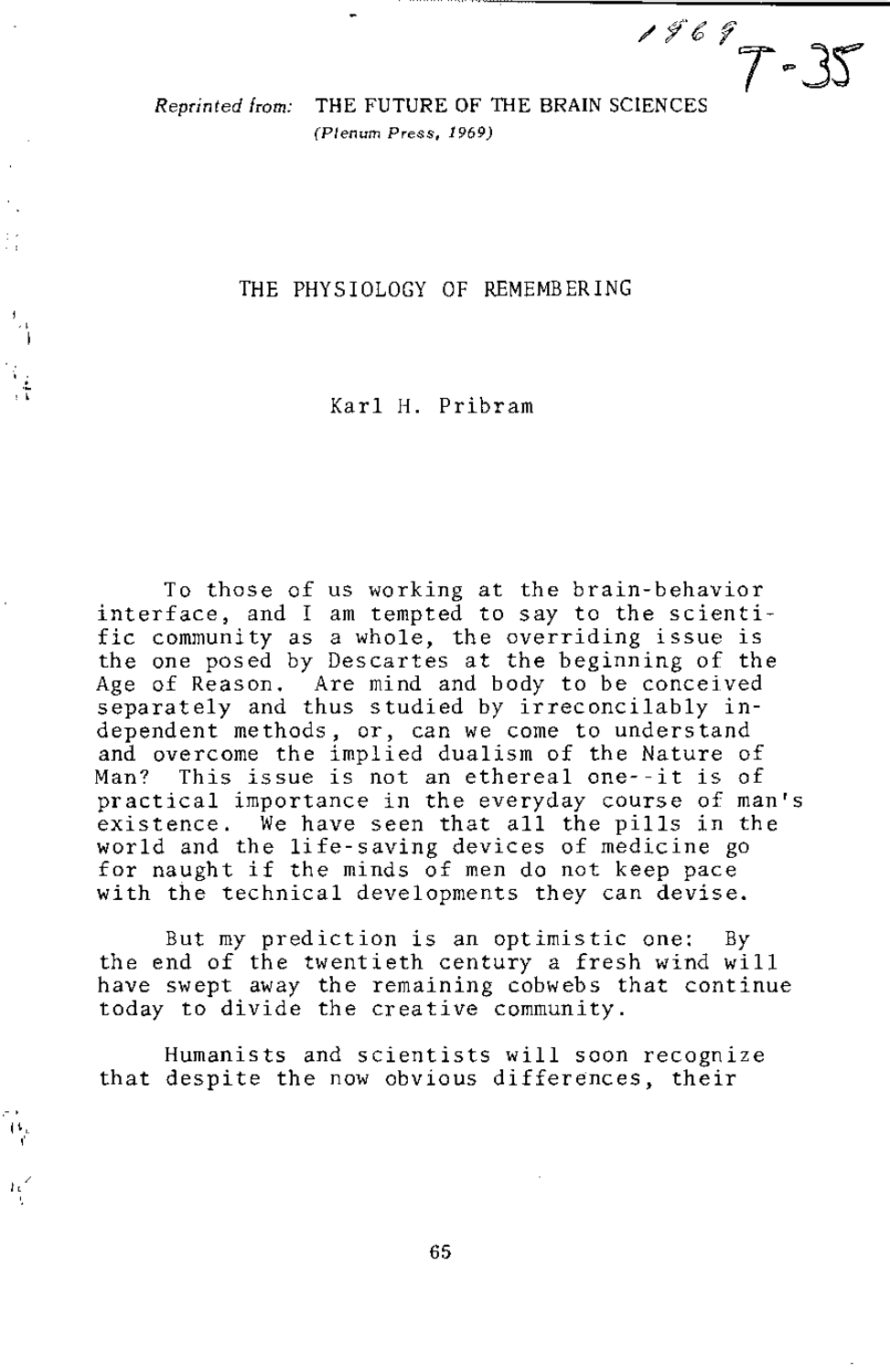methods as well as their aims display remarkable similarities. The technique of the journalist in making notes on the human scene is not altogether different from that of the ethologist observing the animal community, or of the pharmacologist charting the effects of a drug on the nervous system or on behavior. The re-enactment performed by the novelist is not that foreign in approach to the re-enactment of the computer scientist simulating behavioral processes or for that matter, to the in vitro re-enactment of life processes by the biochemist. Observation, analysis, reconstruction, test to meet an esthetic<sup>2</sup> criterion--these are the procedures used by creative men whether they be humanists or scientists because this is the way their brains work.

It is therefore to an understanding of man's brain--the organ that regulates human affairs--that we must look for this new view of man. And the brain sciences at the present rate of progress are not going to disappoint us. Already enough is known which was not known only a quarter of a century ago to mark clearly the outlines of the new view.

Let me take as my focus the study of memory as<br>ny others have done at this conference. Unso many others have done at this conference. doubtedly one of the prime functions of brain is to allow us to re-experience and act on past and therefore future events. Yet only two decades ago the foremost research scientist in the brain-behavior field was able to state that what we then knew about the brain made it inconceivable that either animals or man could learn at all.

The winds of change began to blow less than ten years ago. I predicted then that the 1960's would be a decade of decision for the study of memory (22). And so it has turned out--old techniques have been revived, refined and applied with new

<sup>&</sup>lt;sup>2</sup>The esthetic criteria for "pure" science are truth, evidence and elegance; those for the "purer" arts are coherence, plausibility and impact. So differences there are, of course, but the human endeavor is not always pure nor need it be.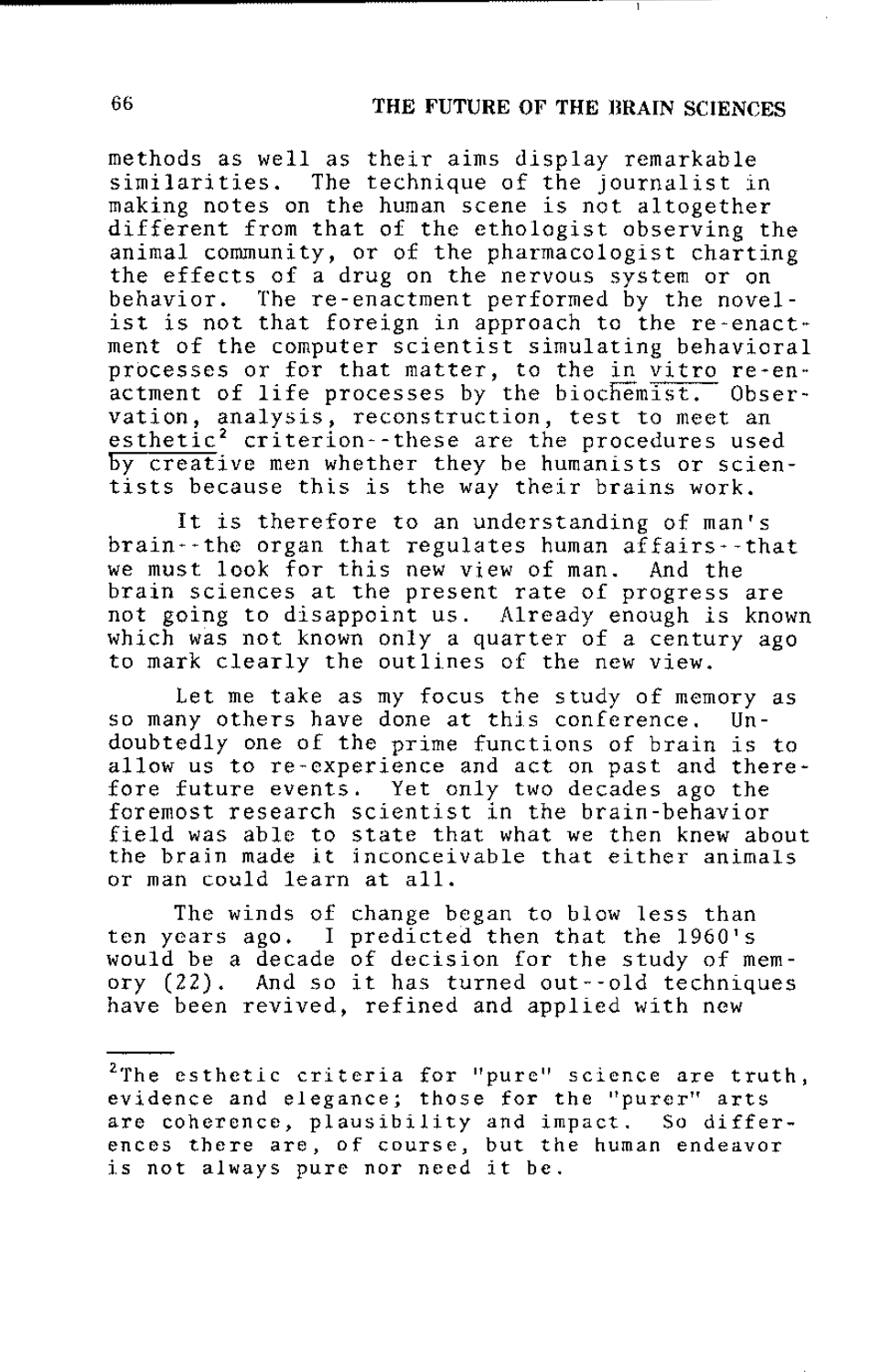vigor; new methods, especially those of information processing have been developed and focussed on the problem. Behavioral scientists have made especial progress in the analysis of verbal memory which has led to a beginning in an understanding of the processes of recognition and recall  $(11, 17)$ . Biological scientists have, for the most part, addressed themselves, and successfully, to the issue of storage. Thus a major area of investigating memory has devolved on showing that biochemical and histological changes can come about in brain tissue as a function of experience; on showing how long such changes last; and, by imaginative use of the phenomenon of retrograde amnesia, how rapidly or slowly storage occurs (16)

But I want now to turn to another equally fascinating area, one explored in my own research- -the question of what sorts of organizations of memory processes must exist in the brain to allow remembering to take place.

I use the word remembering advisedly because it gives <sup>a</sup> clue to what <sup>I</sup> consider to be the central issue in this area of research: literally, remembering or recollecting refers to the assembling of dismembered mnemic events. I propose, therefore, first to give the evidence for believing that mnemic events are distributed in the brain and then to describe experiments which tell us something about the way in which memory becomes usefully organized.

### A Neural "Image"--The Spatial Distribution of Input Information

A recurrent puzzle in the study of brain has been the fact that a large portion of the input systems can be destroyed without impairing the organism's ability to make responses to highly organized patterned aspects of its environment. This observation is made daily in the neurological clinic and in the laboratory has been demonstrated in a variety of ways. Thus Lashley removed 80-90% of the striate cortex of rats without impairing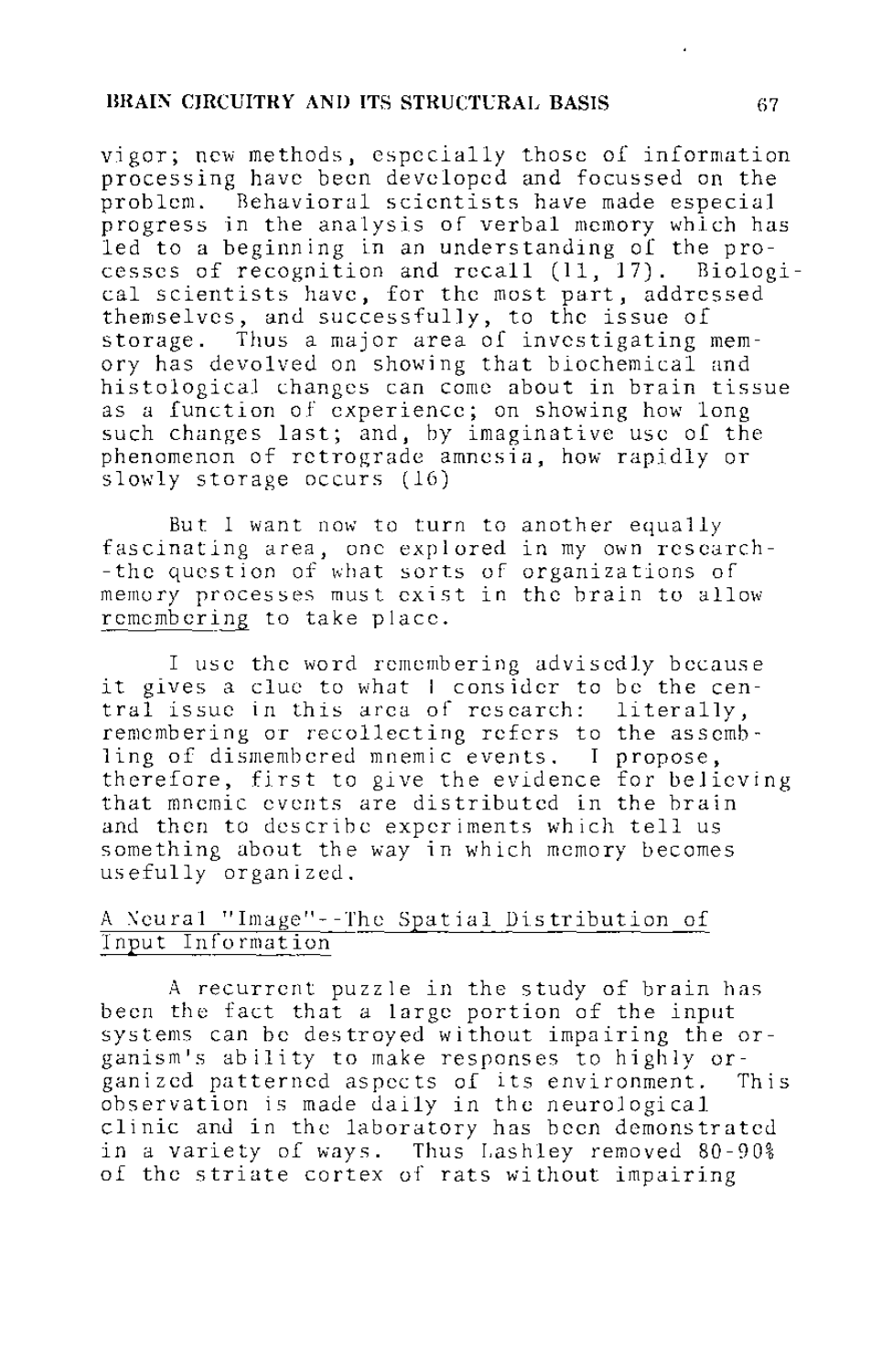$\overline{1}$ 

their ability to discriminate patterns (14). Galambos has cut up to 98% of the optic tracts of cats and these animals could still perform skillfully on tests necessitating the differentiation of highly similar figures (18). Not only removals but a variety of other methods for disturbing the presumed organization of the input systems have been tried to no avail: Sperry surgically crosshatched a sensory receiving area and even placed mica strips into the brain troughs produced in order to electrically insulate small squares of tissue from one another (28). Lashley, Chow and Semmes tried to short-circuit the electrical activity of the brain by placing strips of gold foil over the receiving areas (15). And I have produced multiple punctate foci of epileptiform discharge within a receiving area of the cortex by injecting minute amounts of aluminum hydroxide cream (13). Such multiple foci, although they markedly retarded the learning of a pattern discrimination, do not interfere with its execution once it has been learned (whether learning occurred before or after the multiple lesions are made).

These experiments have been interpreted to show that each sensory system functions with a good deal of reserve. Since it seems to make little

Fig. **1.** Averaged recordings of electrical activity obtained from the occipital cortex of monkeys performing a differential discrimination: circle as opposed to vertical stripes. A standard 500 msec of activity is represented in each trace; the amplitude represented is variable, however, and depends on how many signals were averaged in order to make the record; for example, many more signals were obtained when the monkey made a correct response than when he made an error during criterion performance. The records under STIM are the wave forms evoked by a display lasting 1 msec; the records under RESP were generated just prior to the response;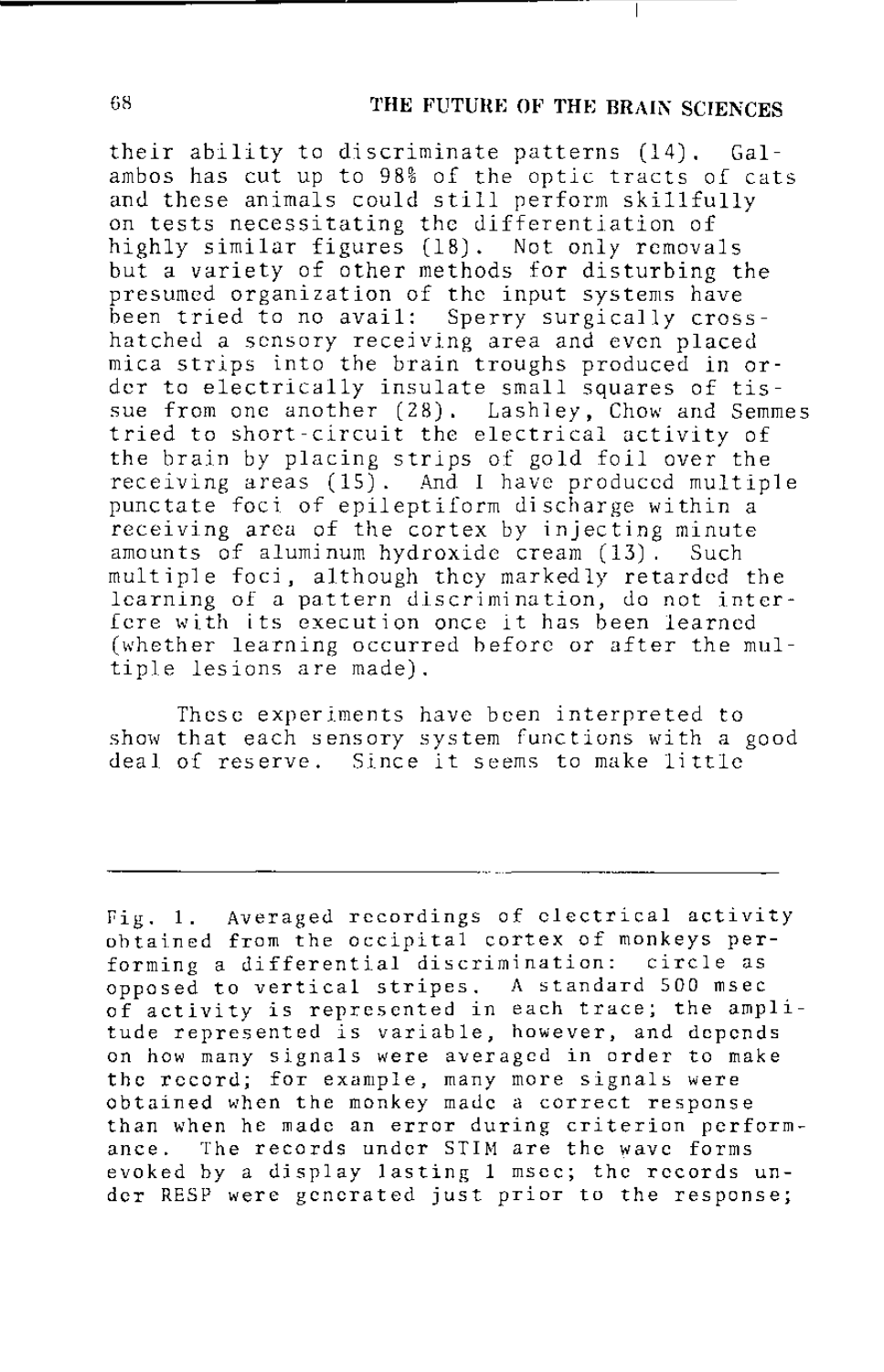

the records under REIN were generated after the response and during the period when reinforcing events<br>occurred. The upper six panels were made from re-The upper six panels were made from records obtained while the monkey was performing at chance; the lower six panels were made from records obtained after the monkey attained an 85 percent<br>criterion (200 consecutive trials). The records in criterion (200 consecutive trials). line with R were made when the monkey performed correctly; those in line with W were made when the monkey was wrong. The waves generated just prior to response (the intention waves) are similar whenever the monkey is about to press the right half of the panel, regardless of whether this is for the circle or vertical stripes, and regardless of whether this response proves to be correct or wrong.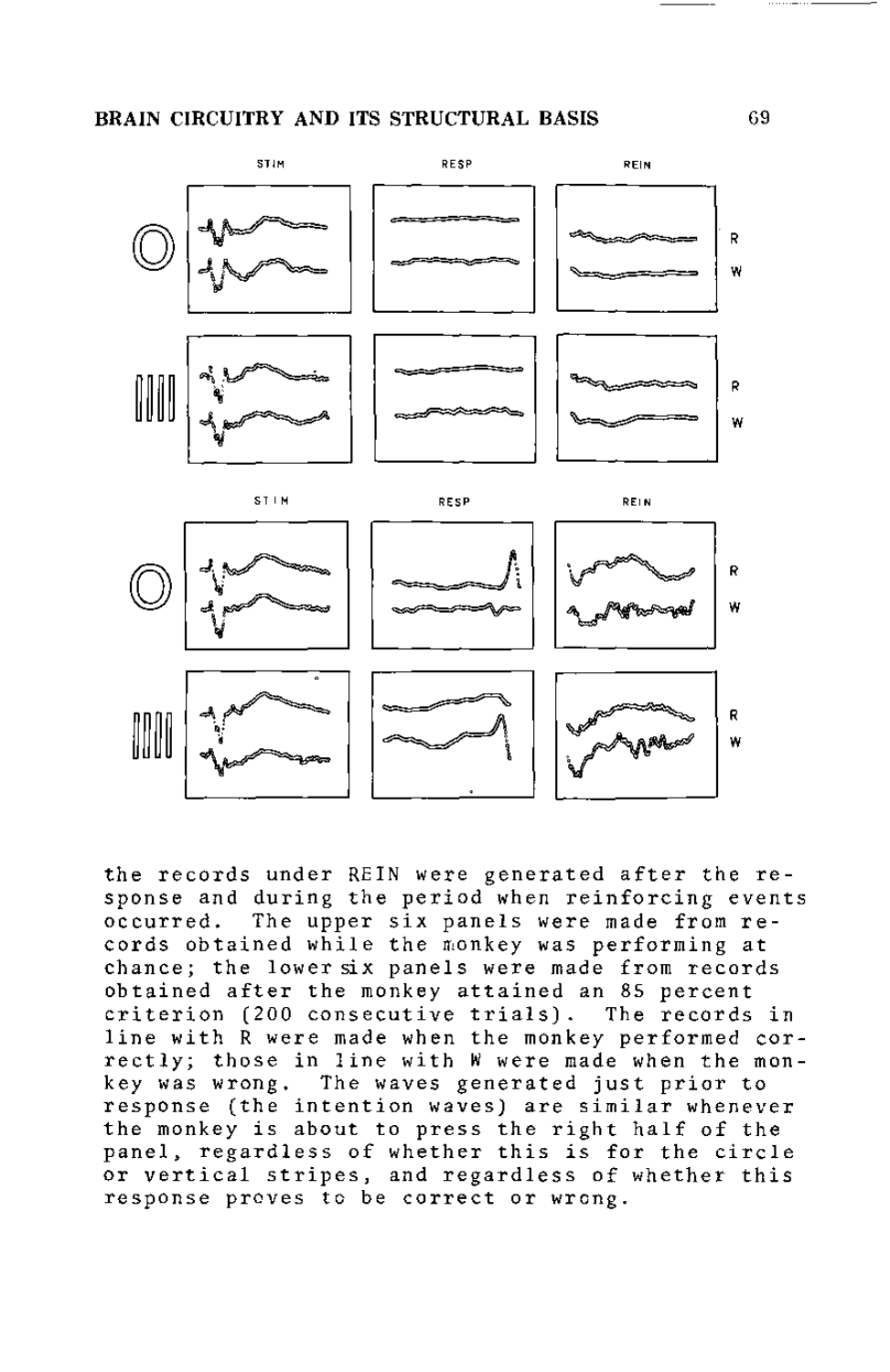difference to performance which part of the system is destroyed, the suggestion has been offered that this reserve is distributed in the system--that the stored information necessary to making the discrimination is paralleled, reduplicated over many locations. This interpretation suggests that the epileptic foci produced by aluminum hydroxide cream implantations interfere in some fashion with this reduplication of information storage.

The correctness of this view has now been put to direct test. Over the past few years Spinelli and I have shown that, in fact, electrical activity recorded from widely distributed points in the visual cortex of monkeys shows differential patterns to different stimuli and further that other widely distributed points within the system show evidence of storage of response linked information (26). Let me describe the experiment more fully.

Records were made of the electrical activity occurring in the monkey's brain while he was solving this problem. From the wave form of these records we could distinguish whether the monkey saw the circle or the vertical stripes; whether he made the correct response or an error; and whether he intended to press the right or the left half of the panel once he knew the problem. All of these differential electrical responses occurred in the visual cortex (that part of the brain which also receives the visual input) though different electrodes recorded different events.. Apparently experience and current input converge in the input system (Figure 1).

Thus there is now, in addition to indirect, some direct evidence that signals become distributed within the input systems.<sup>3</sup> Further, this evidence

<sup>&</sup>lt;sup>3</sup>The data presented describe the spatial distribution of input events. There is good reason to believe that these events become temporally distributed as well. Evidence to this effect is also beginning to accumulate (1).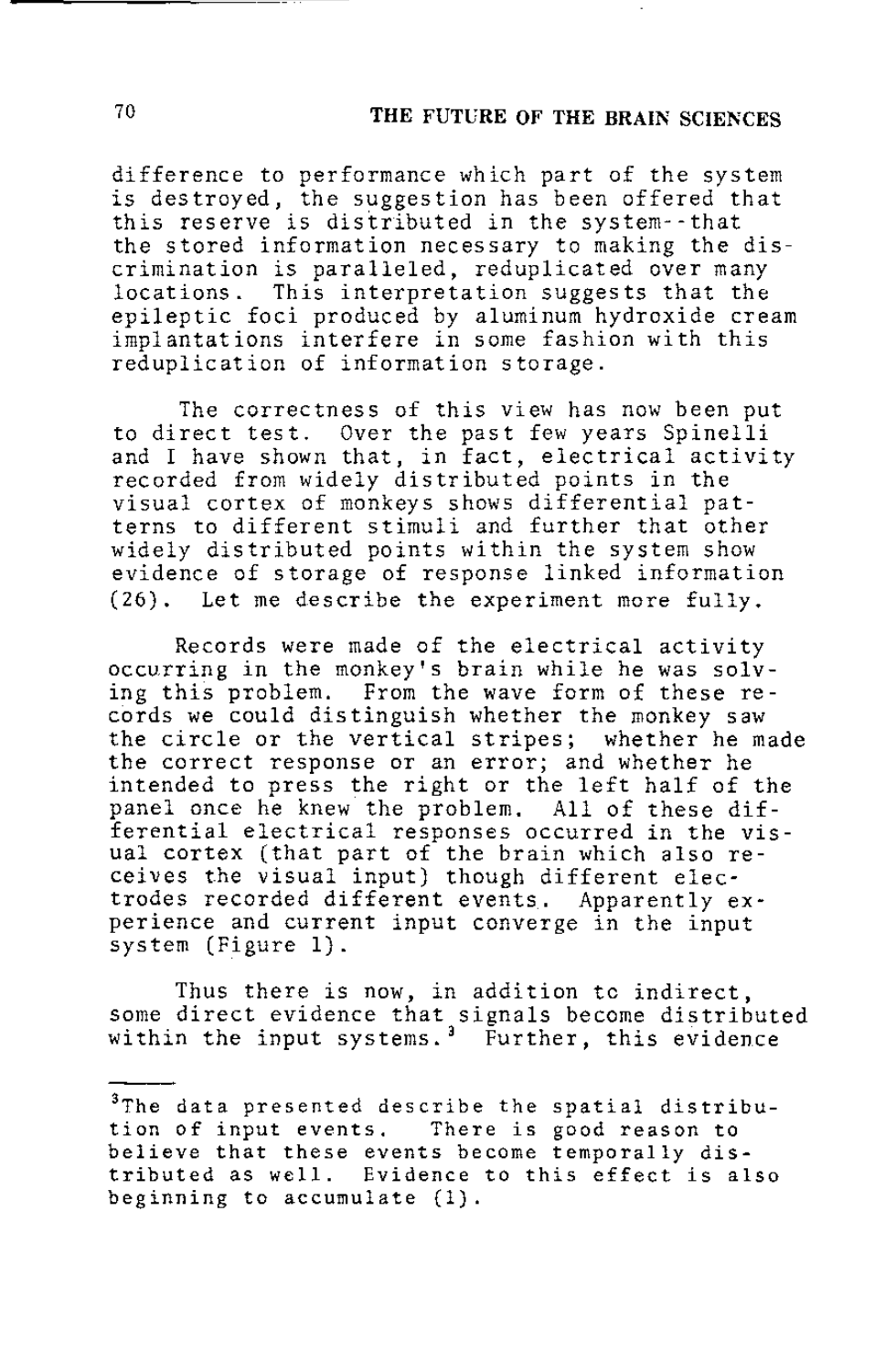shows that even within the input systems these signals reflect not only the occurrence of sensory events but also provide response linked information: the intention to press one or another panel and the outcome of this action.

What this amounts to is the production of a neural representation initiated by the patterns which excite the receptor--i.e. a neural "image" triggered by an external world. This internal representation is, however, not a direct replica, or as the cognitive psychologists are wont to call it. an "iconic image".

Even the initiating events are expressions of relationships which obtain between the effects of excitation at one receptor point with that of its neighbors. These relationships can be described mathematically as convolutions. Thus, for instance, the shape of the visual receptive field of a reinal ganglion cell represents the convolution of a derivative of the shape of the retinal image produced at that point (27). Mathematical expressions of the type involved in these transformations are called holographic because they are used to make holograms, photographs of the interference patterns produced when coherent light is split to form a reference and a beam reflected from the object to be imaged. By analogy, the neural image is likely to be holographic in nature.

The question remains as to how interference effects can be produced in the brain. Synaptic events consequent on the arrival of nerve impulses form wave fronts (9). Such arrival patterns can interact with others and with wave forms produced by the spontaneous potential changes which occur in neural tissue. Immediate cross correlations result and these can be the occasion for the generation of new spatial and temporal patterns of nerve impulses. The assumption made here is that the totality of this process can be conceived as a neural "hologram", an "image" which is perceived.

Much work needs to be done to establish the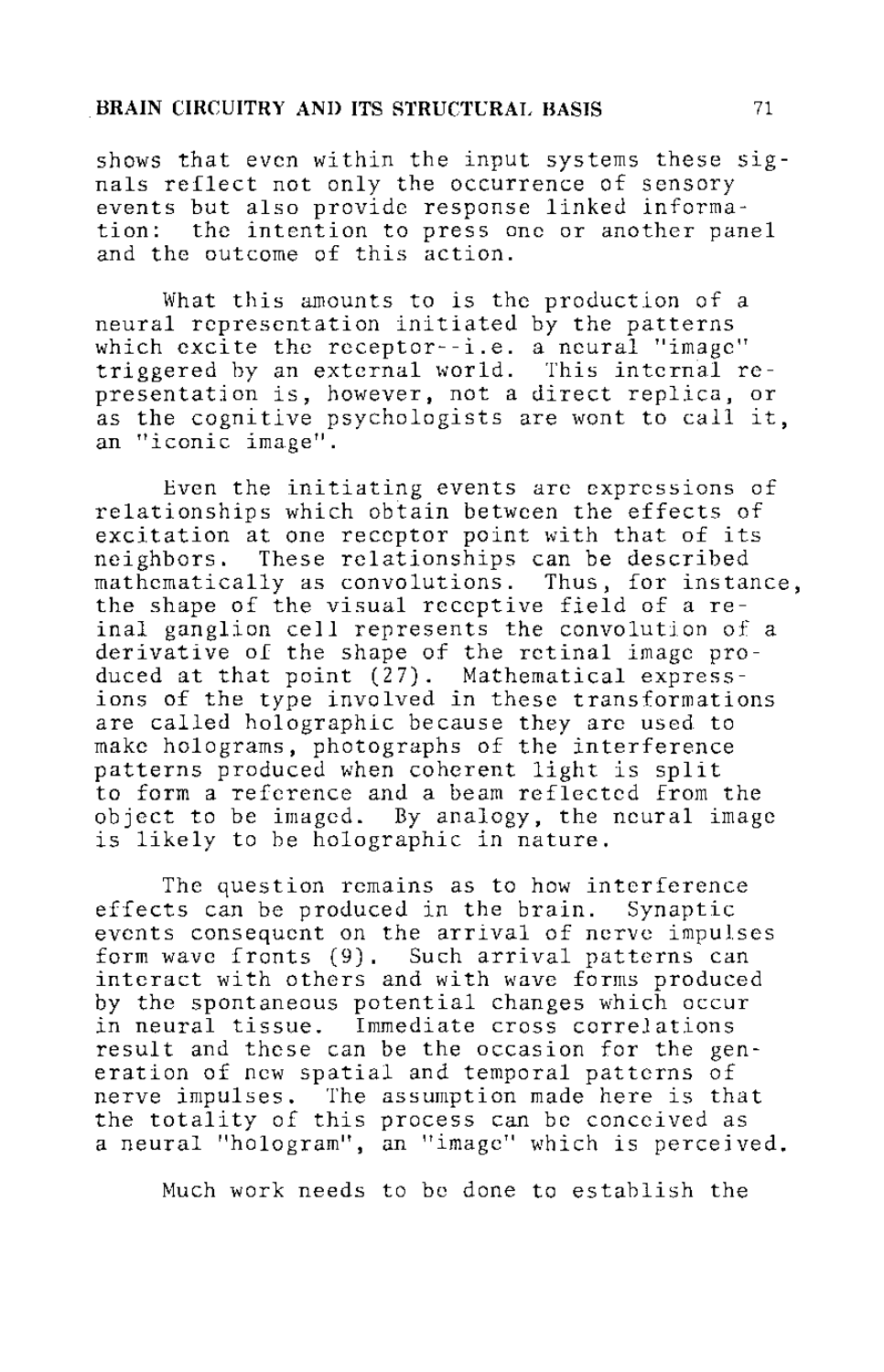Ţ



**15**









Fig. 2. Disconnection of striate and infratemporal cortex by extensive prestriate ablation.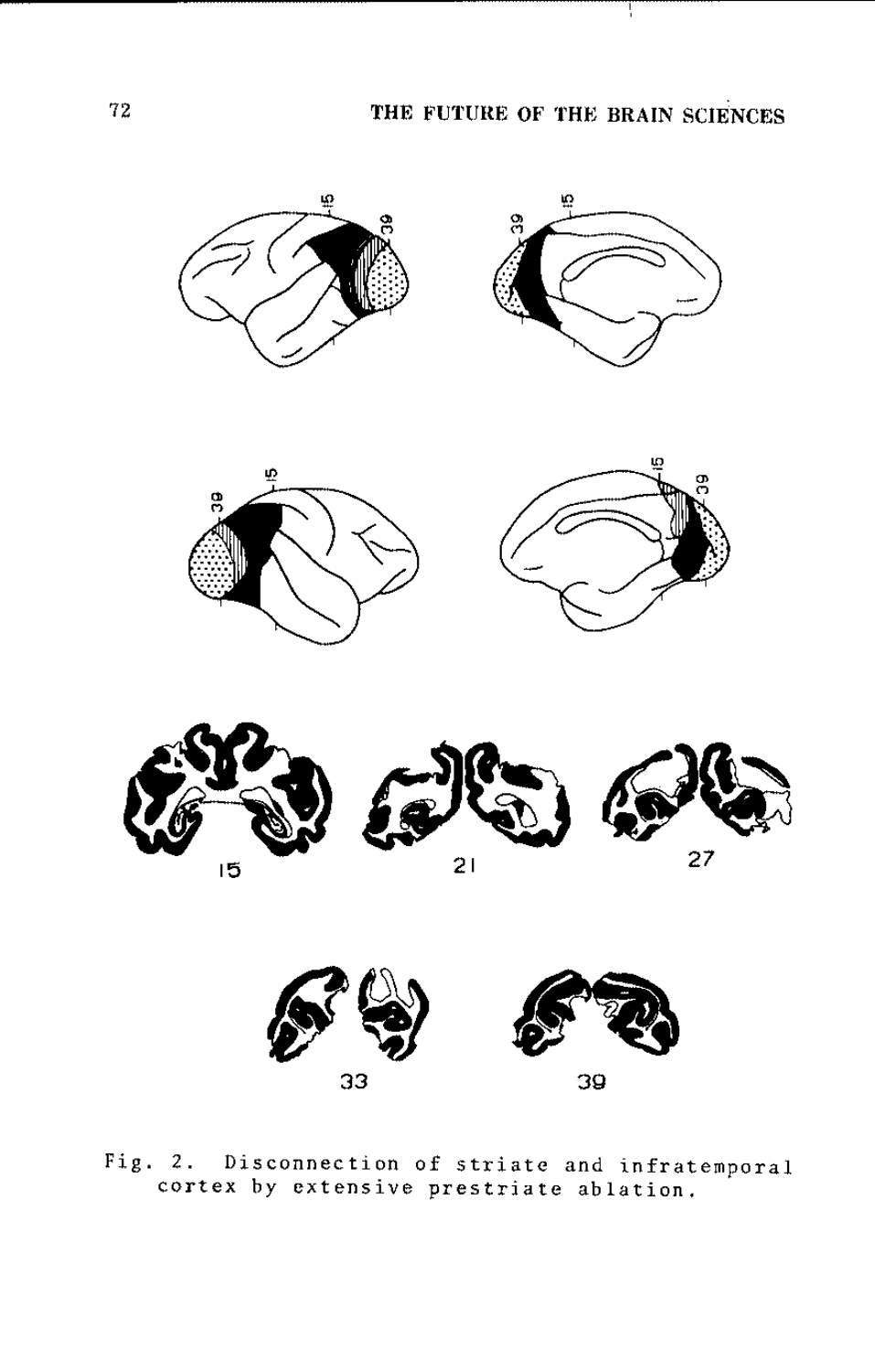limits over which this view holds. Do the mathematical expressions which interpret the shape of visual receptive fields at the ganglion cell layer of the retina give equally useful interpretations at more central stations in the visual system? What sort of neural reference mechanism corresponds to the coherent source in the hologram--is it anatomical or is there <sup>a</sup> physiological spatial or temporal rhythm of neural firing which serves this function? How is the effect of the holographic cross correlation stored? By a tuning of cell-assemblies or by a change in protein conformation, by both or some as-yet-undisclosed possibility? These questions can be posed in the laboratory with techniques available today. Were there no other reason, this alone would make the model of a neural holographic process an exciting one to pursue.

## The Primate Sensory Specific Intrinsic Cortex

This evidence for distribution of mnemic patterns demands of remembering some sort of organizing process. Experimental data have accumulated which make it likely that this process involves the functions of the so-called association cortex of primates. These regions of the brain are not to be confused with the polysensory association cortex which immediately surrounds the projection areas which has been studied so extensively by electrophysiologists in cats. Rather the primate areas in question are located within the parietotemporal preoccipital convexity, somewhat remote from the projection terminals. Further, they are sensory specific. Sensory specificity was established by making lesions of various sizes in various locations and testing the ability to learn and to retain discriminations in various modalities (20. 23).

These studies showed the parieto-occipital area to be concerned in somesthetic choices (19, 33); the anterior temporal cortex to have something to do with taste (2, 24); the middle tempoening be us need taste (2) ship, the middle component ral region to be involved in auditory discrimina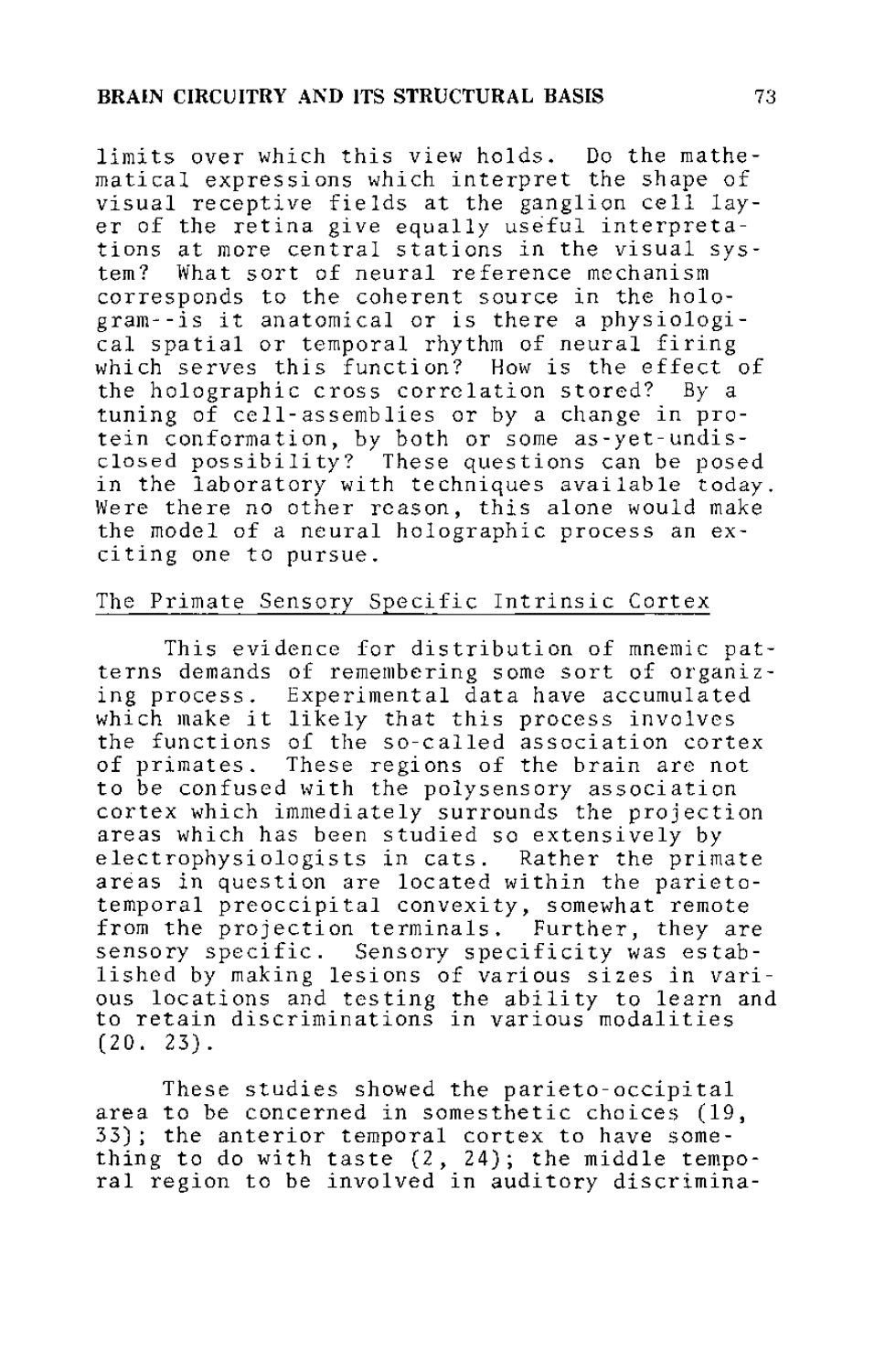tions (8, 32); and the inferior temporal convolution important to vision (3, 6). By now these findings have been well established by a series of experiments involving over 950 monkeys.

The initial problem posed by these results can be stated as follows: Why can't, e.g. inferotemporally lesioned monkeys remember a <sup>+</sup> vs - or a o vs **<sup>1111</sup>** after surgery, when they do 90%-or better-before? This problem becomes compounded in the light of anatomical and physiological evidence that e.g. the inferotemporal cortex is afferently connected with the visual system only indirectly-and that its function is not dependent on this input from the primary visual system.

For instance, removals of prestriate cortex which totally circumsect the primary visual cortex leave monkeys still able to perform visual discriminations at the 85% level when tested for the first time postoperatively (Figure 2).

What errors are made are within a field deficit produced by invasion of optic radiations as<br>shown by subsequent histological analysis. Furshown by subsequent histological analysis. ther, there is no effect on discrimination from cross-hatching the inferior temporal convolution, whereas undercutting this cortex produces a marked effect (25).

#### How the Brain Controls Its Input

To explain findings such as these I suggested some years ago the possibility that the inferotemporal cortex works through efferents to control- organize--the input within the primary visual system. This possibility was entertained on the basis of neurobehavioral evidence (21) which showed that this cortex functioned to allow a rich sampling of the visual world to occur and these data have since been supplemented by further experiment (4,5).

Obtaining direct physiological evidence that this efferent control actually takes place has occupied my colleagues and me for the past years.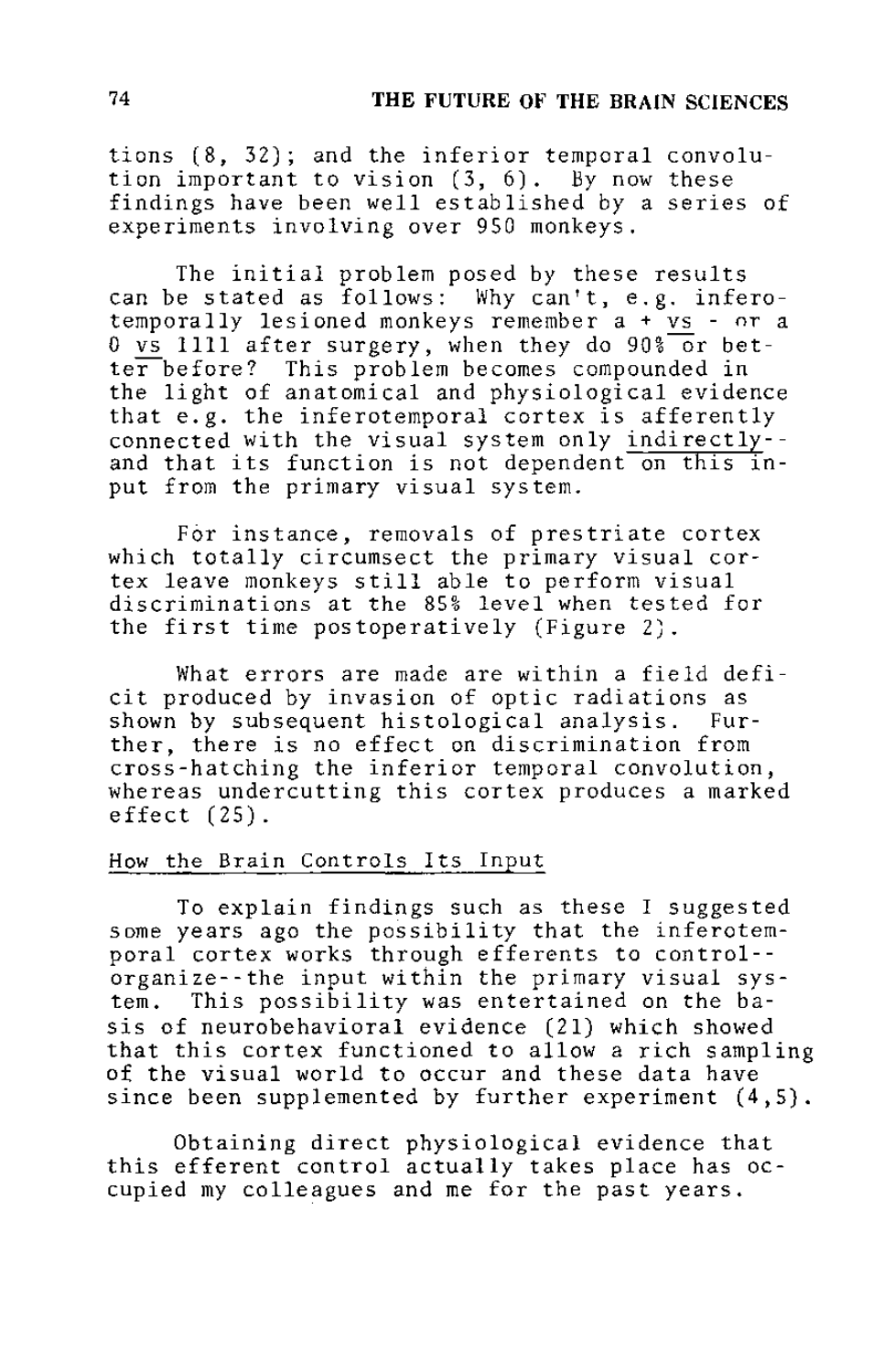

Fig. 3. Effects of stimulation of the posterior "association" cortex of a cat on <sup>a</sup> visual receptive field recorded from <sup>a</sup> neural unit in the optic tract. (These records are made by moving a spot with an X-V plotter controlled by a small general purpose computer--POP-8--which also records the number of impulses emitted by the unit at every location of the spot. The record shown is <sup>a</sup> section parallel to and 2 SO above the background firing level of the unit. Note the dramatic change in the configuration of the receptive field, especially after stimulation of the posterior "association" cortex-- IT, inferotemporal.)

6

 $\mathbf{c}$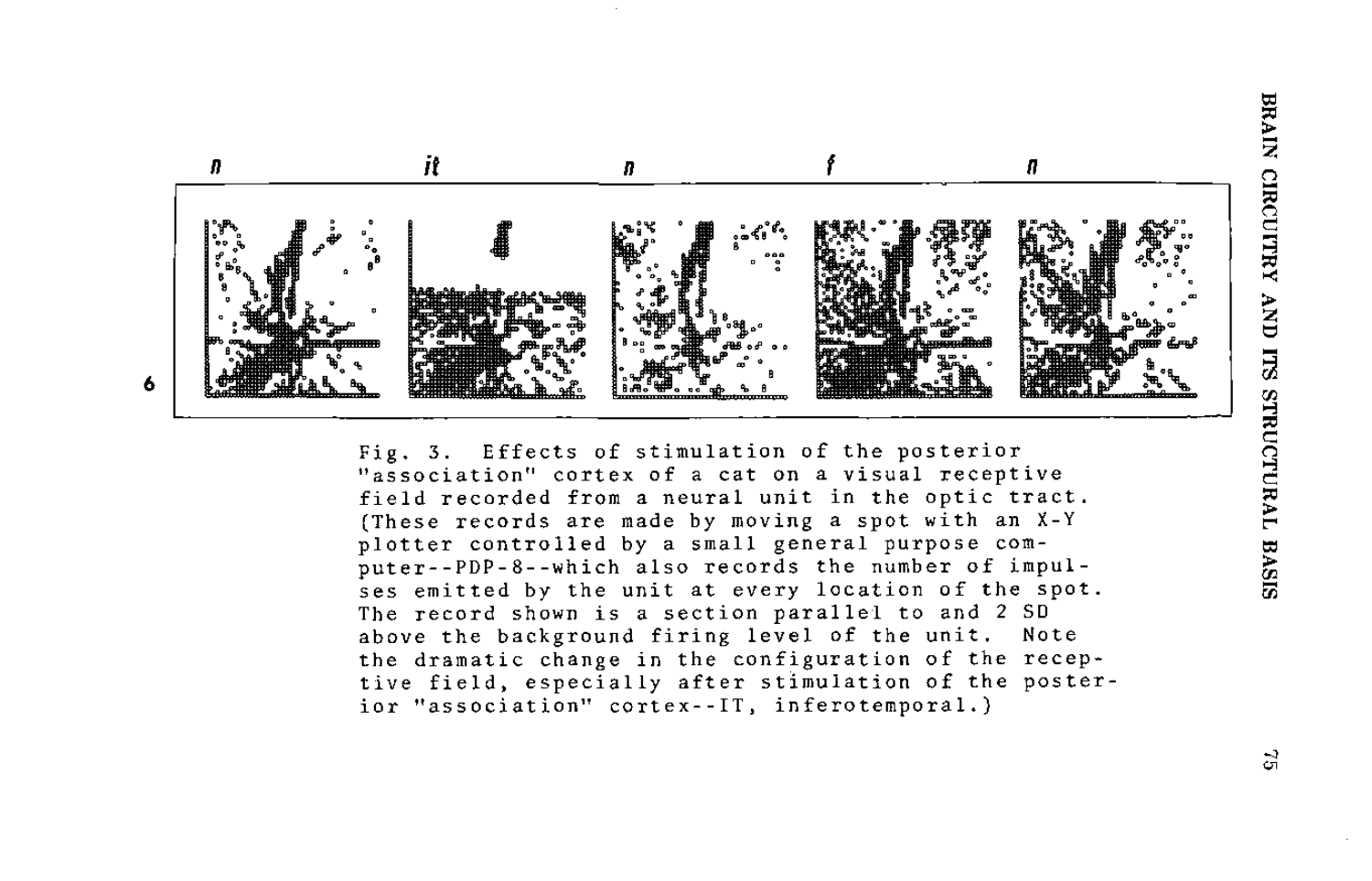The following results have been obtained:

1. Changes in shape of and size of visual receptive fields of units in optic nerve can be produced by electrical stimulation of the inferotemporal cortex. Thus there is evidence that an effect can be registered as far peripheral as the retina (Figure 3).

2. Other evidence of the existence of efferent control as far peripheral as the retina has been obtained  $(29, 30, 31)$ .

3. Changes are produced by electrical stimulation of the inferotemporal cortex in recovery functions of visually evoked responses. (Figures 4, 5).

Finally, the pathways over which this efferent control is exerted are being delineated. One outflow is to the superior colliculus. Another, much to our surprise, is a sizeable one to the putamen, one of the basal ganglia. Less dramatic are connections to the anterior commisure; to the n. medialis dorsalis and pulvinar of the thalamus; to the pons; and to other parts of the temporal lobe.

#### Receptor Control by Central Motor Structures

The meaning for behavior of these results can be best illustrated by the effect of inferotemporal lesions on the recording of stimulus, intention and reinforcement waves recorded from the visual cortex, as described in the first experiment discussed.

I fully expected that an inferior temporal lesion would selectively affect one of these wave<br>forms only, leaving the others unchanged. Thus, forms only, leaving the others unchanged. we would have been able to say whether stimulus differentiation or some response-linked process were primarily involved. This did not happen. Instead, those electrodes from which we had obtained the best differential recordings now show-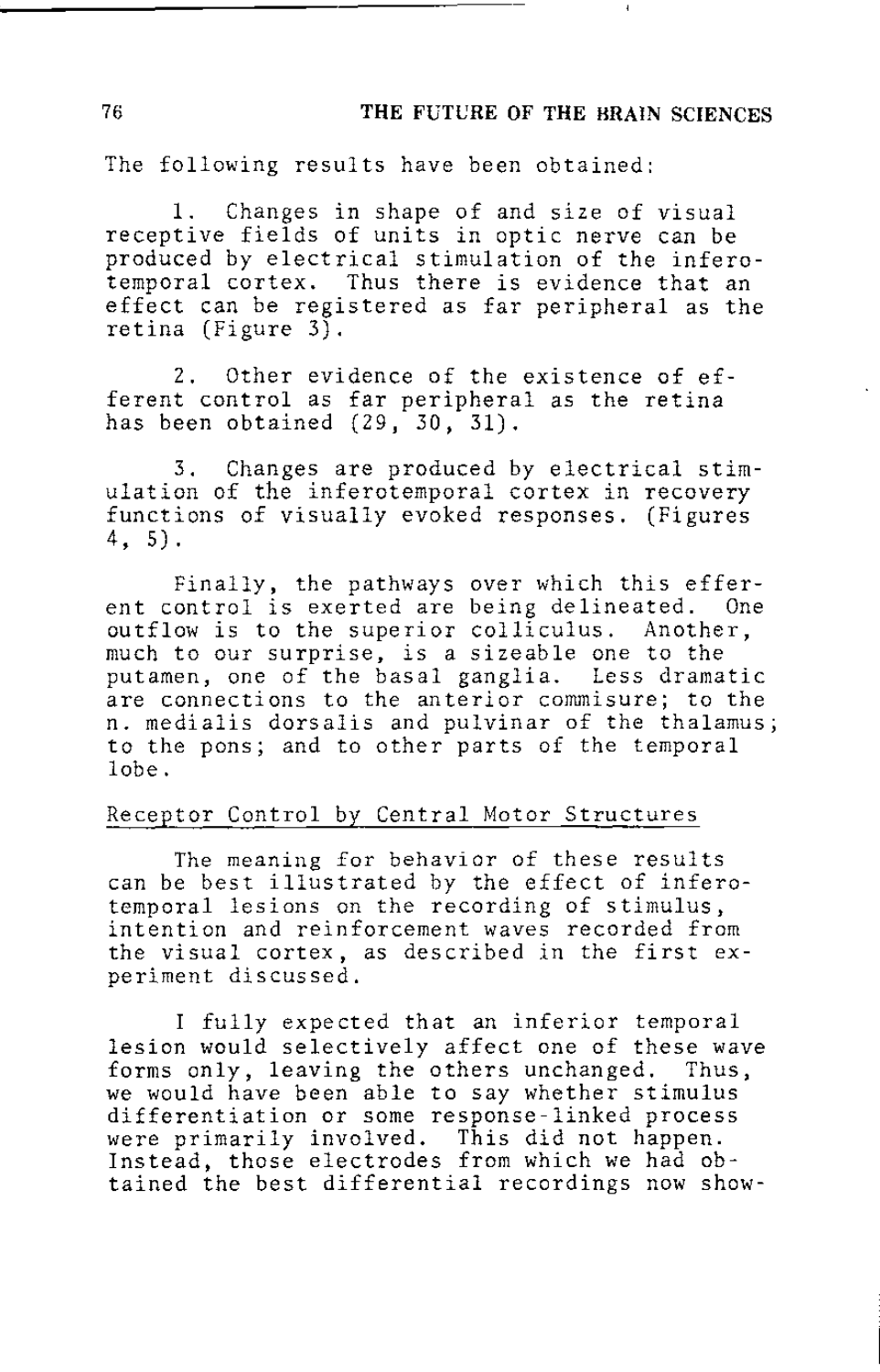平原

ed no such differences and other electrodes which had been relatively unimpressive showed some reliable differences. However, these differences were now mostly response-linked in a peculiar fashion which we have not as yet been able to decipher clearly. It seemed as if the whole "frame of reference" within which the brain activity had been working prior to the lesion was now shifted- and, in fact, shifting from time-to-time. Behaviorally, the monkeys appeared as surprised as we by the effects of the surgery: they went into the task situation fully confident of their ability, only to find that they made errors. This resulted in spurts of performance, hesitations, and much trial and error to test out what had been changed in the situation. It seemed as if they were completely baffled for a while--not realizing, of course, as we did, that it was the insides of their heads, their brains, we had altered and not the situation.

The inferior temporal visual "association" cortex (and as already noted, parallel findings are available in the auditory system) thus seems to work via structures to which motor functions have usually been attributed. But recently, it has become evident that even these very motor functions are largely controlled via efferents to their receptors--the gamma fibers to the muscle spindles. By changing the bias on the spindle, movement is induced. So perhaps it is not too surprising if structures such as the corpora quadrigemina (colliculi) and the basal ganglia should be shown to work via changes they effect in biasing input.

In summary, I have presented evidence that information becomes distributed in the sensory projection systems and that the functions of the so-called posterior association areas of the primate are to organize input so as to make it memorable. This organizing process does not appear to occur within these "association" areas per se, however. Rather, their effect is exercised downstream via structures heretofore labelled as mo-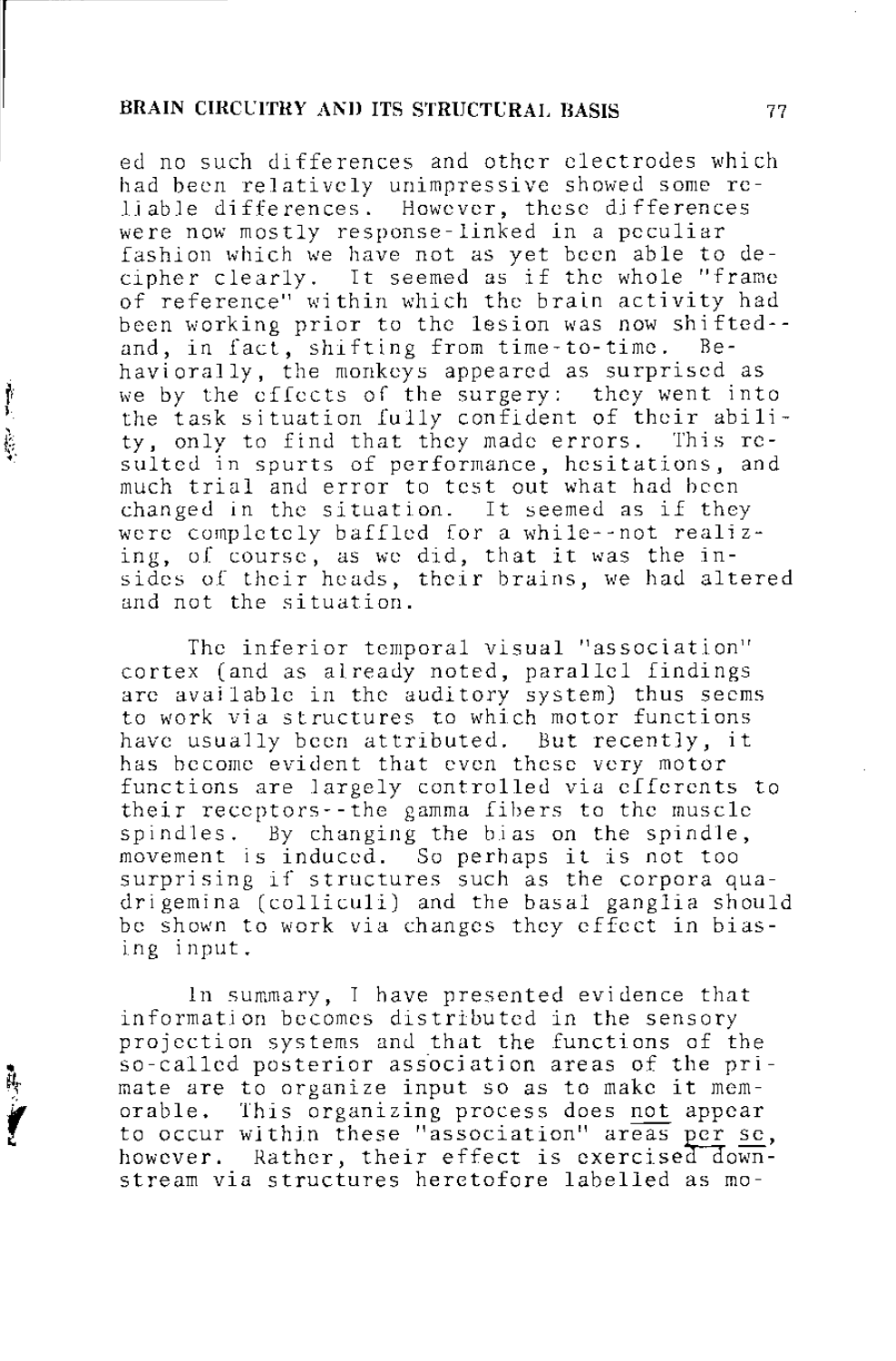

Fig. 4. A plot of the recovery functions obtained in one monkey before and during chronic stimulation of the inferotemporal (IT) cortex.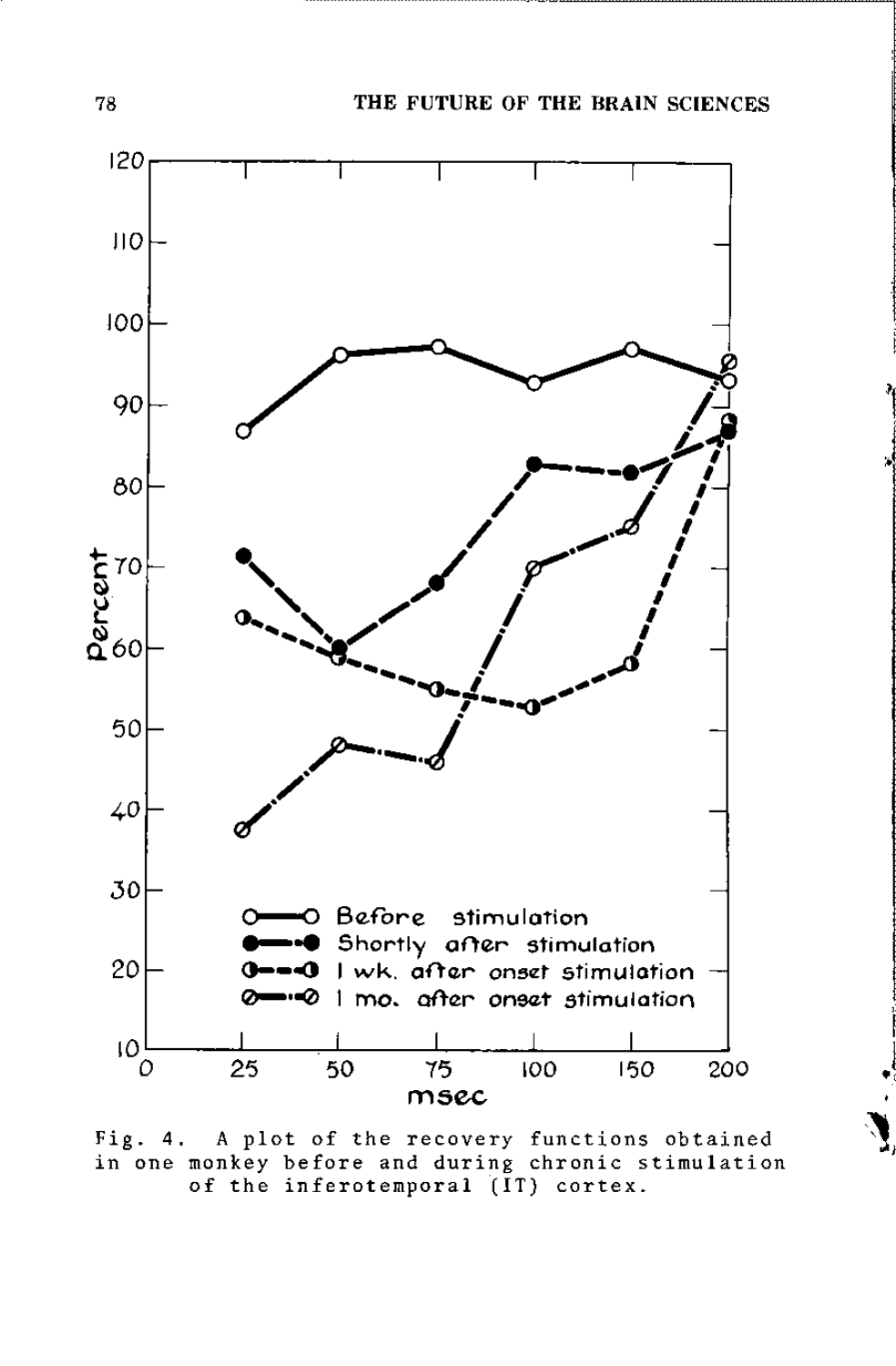$\overline{\mathbf{r}}$ 



Fig. 5. A plot of the recovery functions obtained in 5 monkeys before and during chronic cortical stimulation.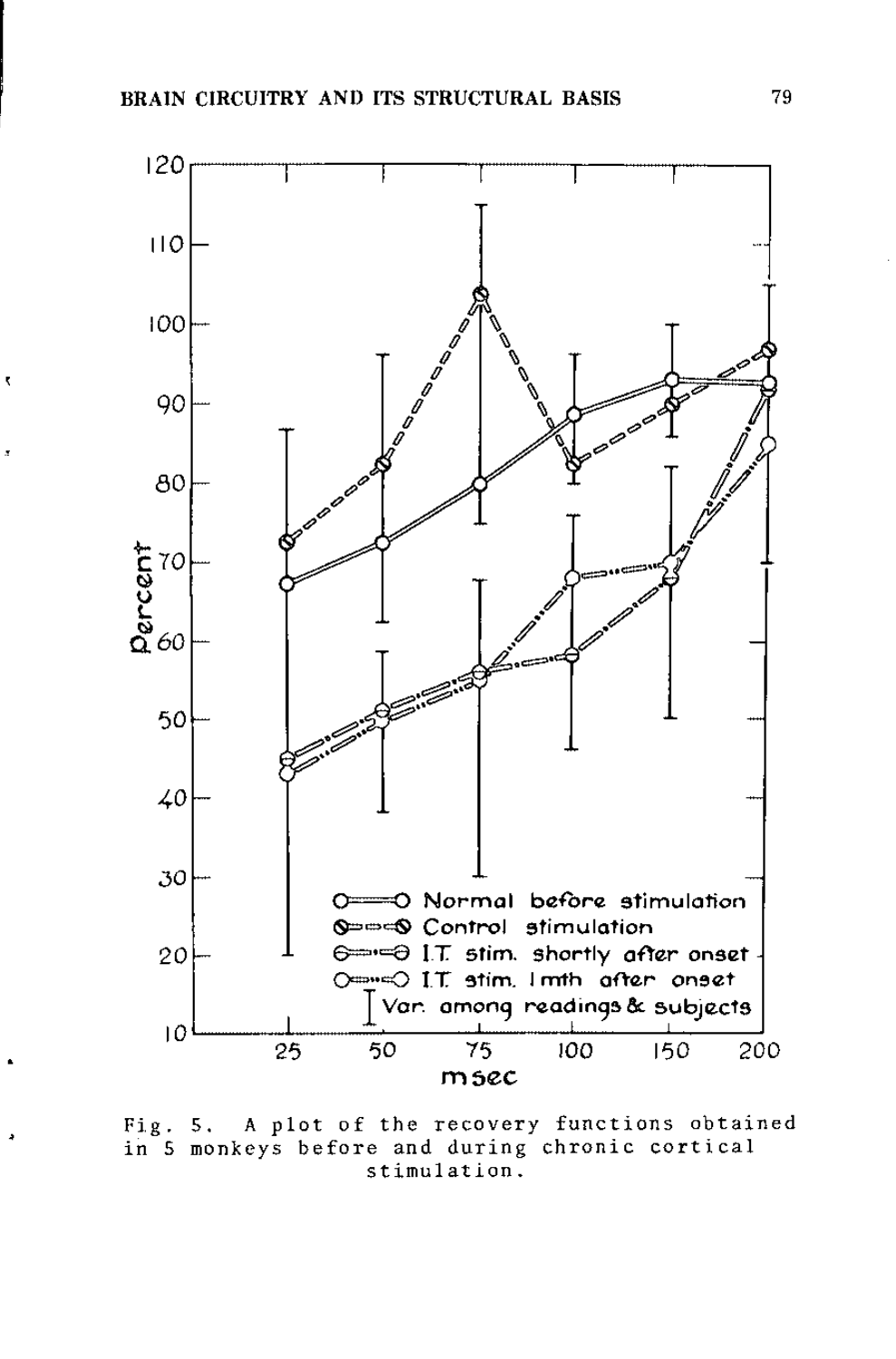'1

,j

tor in function. In view of the fact that such control over movement is now recognized to be largely due to regulation of muscle receptors, it is perhaps not altogether unlikely that other receptor mechanisms such as the auditory and visual are also controlled via these "motor" pathways.

#### CONCLUSIONS

This unforeseen result is, of course, compatible with the behavioral evidence for the importance of motor function in perception and recognition such as that of Ivo Kohler (12) and of Richard Held (10).

Thus the beginnings have been made--at least in specifying the structures involved in the organization of memory functions in the brain. Next we need to find out how these structures produce the psychological processes we call remembering. What is already clear, and this is important, is that changes in patterns of organization--coding--are as important to the process of effective remembering as is storage per se. Let me illustrate this with a homely  $\overline{e}$  xample:

First, what is a code? Not so long ago my laboratory came into the proud possession of a computer. Very quickly we learned the fun of communicating with this mechanical mentor. Our first encounter involved twelve rather mysterious switches which had to be set in a sequence of patterns, each pattern to be deposited in the computer memory before resetting the switches. Twenty such instructions or patterns constituted what is called the "bootstrap" program. After this had been entered we could talk to the computer--and it to us--via an attached teletype.

Bootstrapping is not necessarily an occasional occurrence. Whenever a fairly serious mistake is made--and mistakes were made often at the beginning--the computer's memory is disrupted and we must start anew by bootstrapping.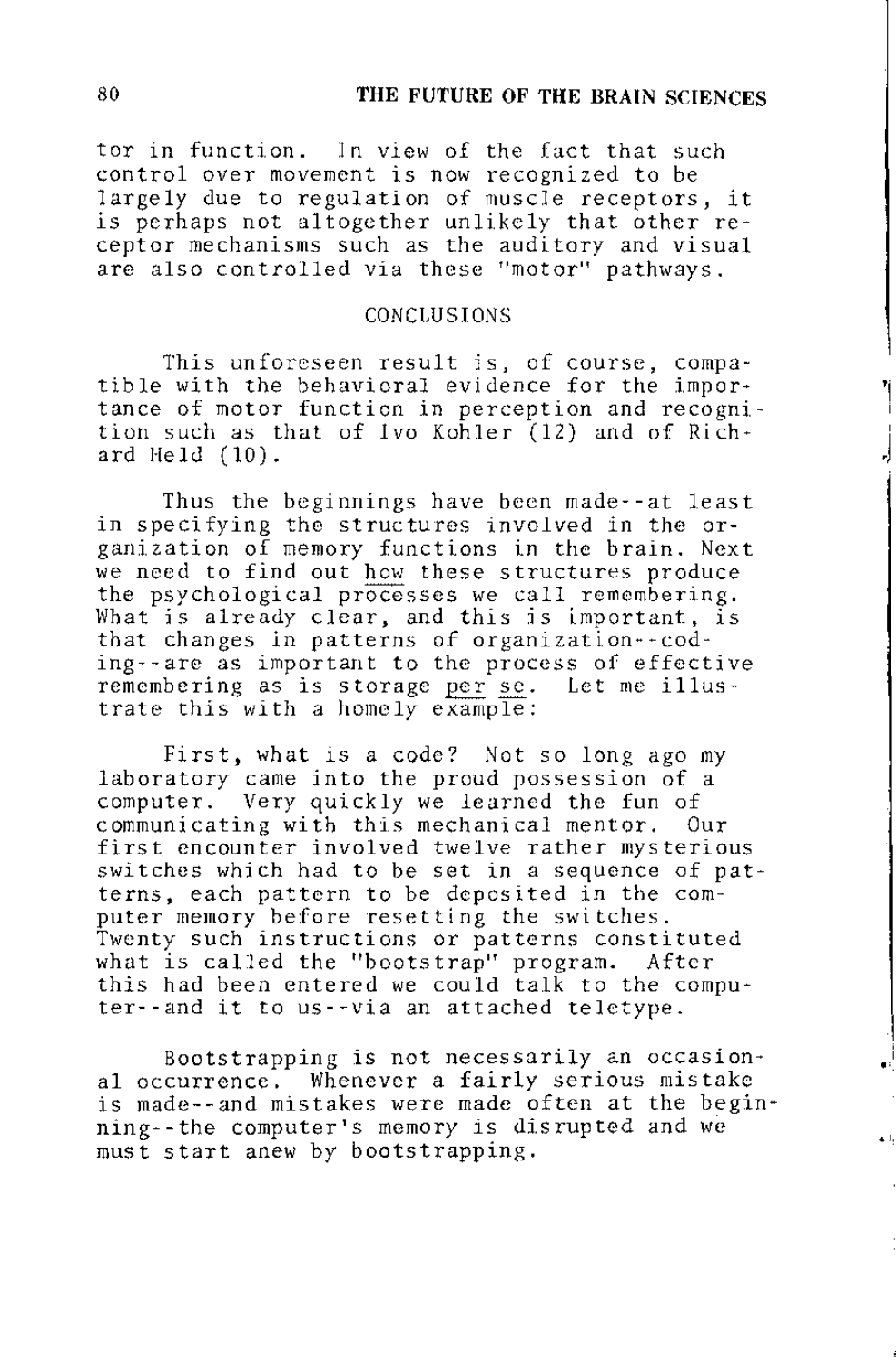Imagine setting a dozen switches twenty times and repeating the process from the beginning every time an error is committed.

> U U D D U U U DUD U D U U U U U U U U U D D D U U U U DUD U D U U U U U D D U U U U U U U U U U D D U U U D U U D D D DUD D DUD D U U U U DUD DUD U U DUD U DUD U U U U U U D U DUD D U U U U U U U U D U U U U U U U D D U U

And so on.

Imagine our annoyance when the bootstrap didn't work because perhaps on setting the 19th instruction an error was made in setting the eighth switch. Obviously, this was no way to proceed.

Computer programmers had early faced this problem and solved it simply. Conceptually, the twelve switches were divided into four triads and each combination of up down within each triad<br>given an Arabic numeral. Thus given an Arabic numeral.

D D D became 0

D D U became 1

D U D became 2

D U U became 3

81

~-~ --- -------------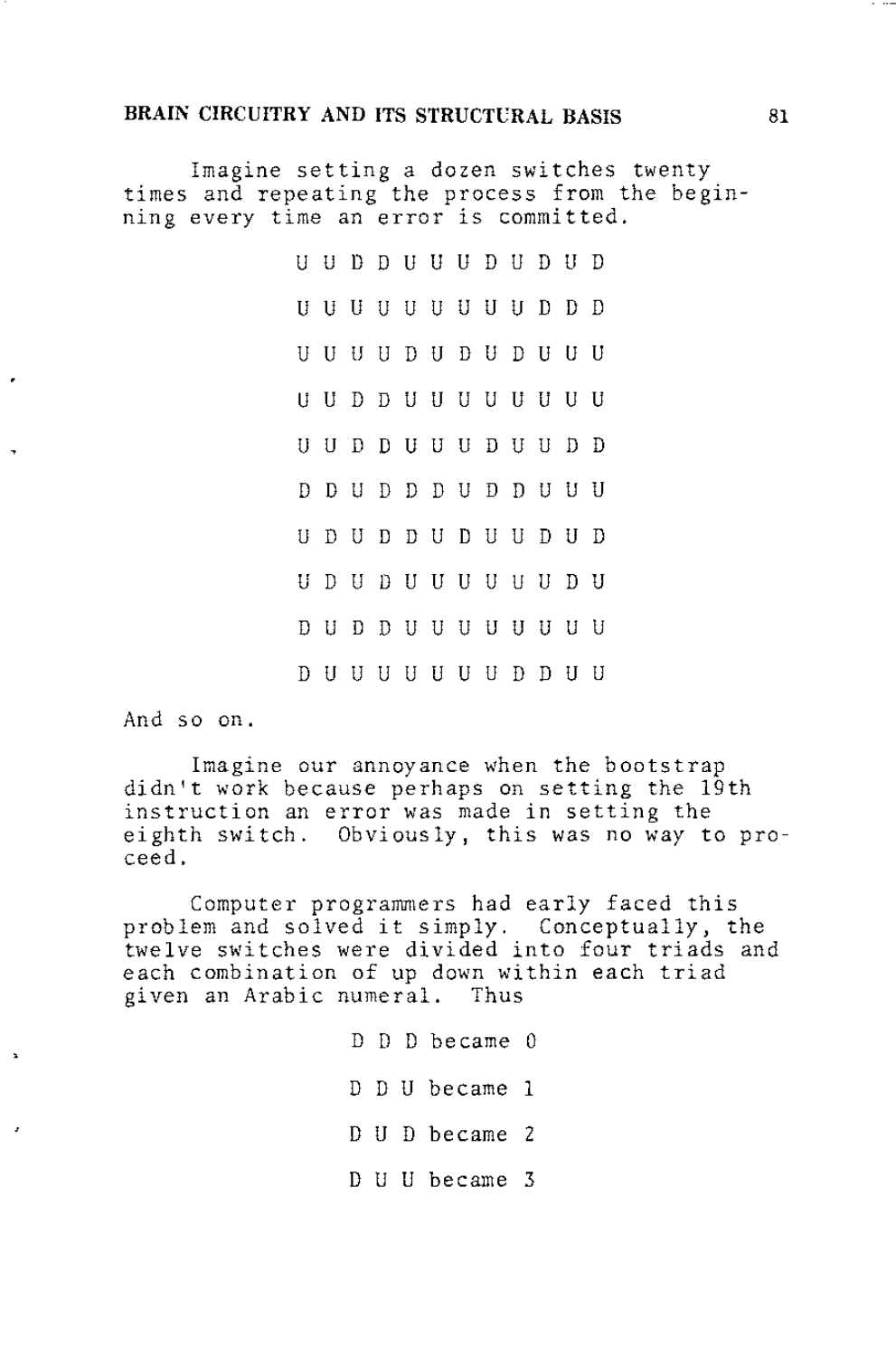'II

U D D became 4

U D U became 5

U U D became 6

U U U became 7

Conceptually, switching the first toggle on the right becomes a one, the next left becomes a 2, the next after this <sup>a</sup> <sup>4</sup> (and the next an <sup>8</sup> if more than a triad of switches had been necessary, i.e. if for instance our computer had come with sixteen switches we should have conceptually divided the array into quads). Thus the bootstrapping program now consisted of a sequence of twenty patterns of four Arabic numerals:

> > etc.

and we were surprised at how quickly those who bootstrapped repeatedly, actually came to know the program by heart. Certainly fewer errors were made in depositing the necessary configurations--the entire process was speeded and became, in most cases, rapidly routine and habitual.

Once the computer is bootstrapped it can be talked to in simple alphabetical terms: e.g. JMP for jump, CLA for clear the accumulator, TAD for add. etc. But each of these mnemonic symbols merely stands for a configuration of switches. In fact, in the computer handbook the arrangement for each mnemonic is given in Arabic notation: e.g. CLA <sup>=</sup> 7200. This in turn, is easily trans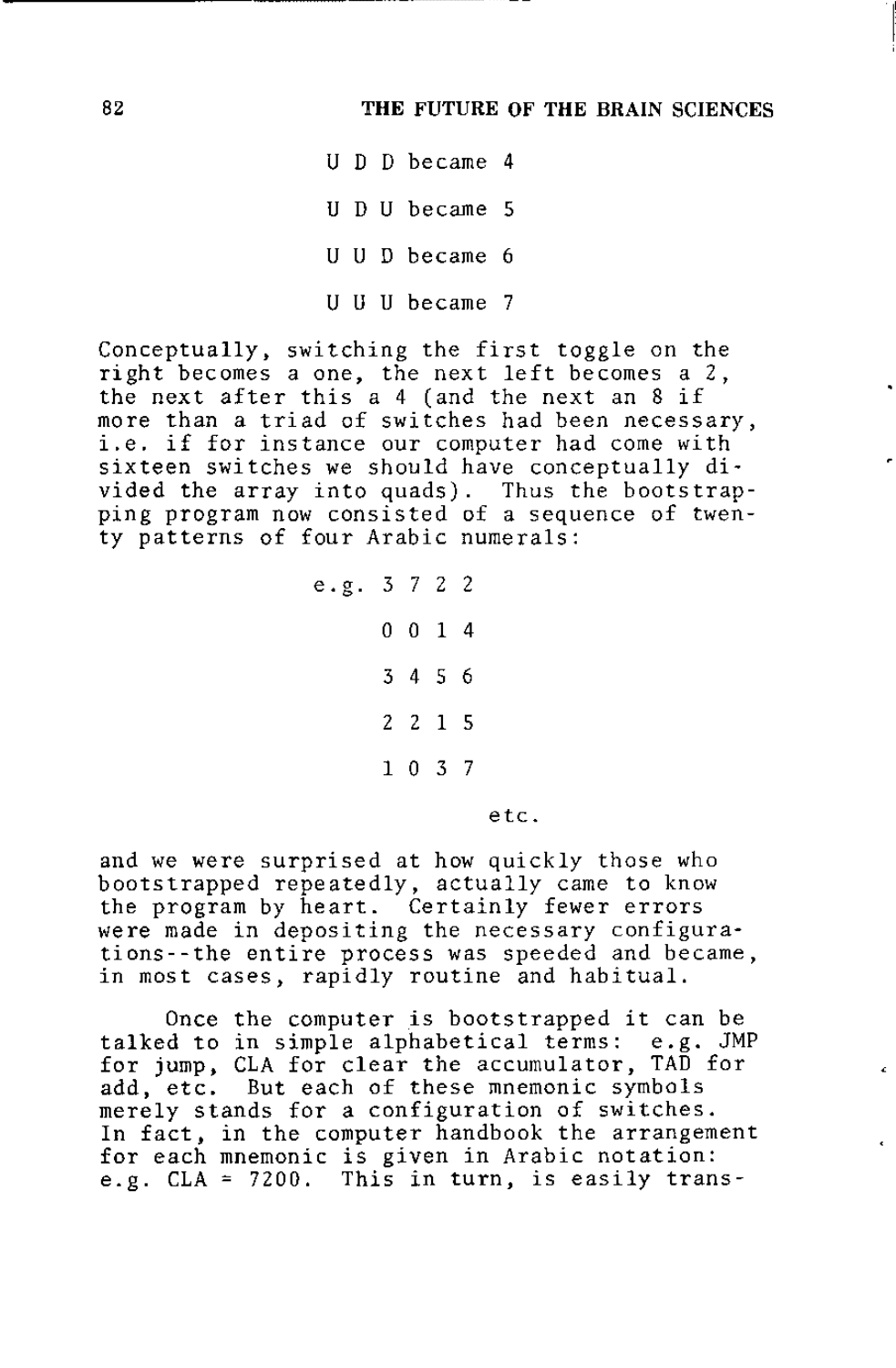lated into U U U DUD D D D D D D should we be forced to set the switches by hand because the teletype has gone out of commission.

Programming thus is found to be in the first instance the art of devising codes, codes that facilitate learning, remembering and reasoning. The logic of a computer is primarily a code, a set of signals or signs which allows ready manipulation. The power of a program lies in the fact that it is <sup>a</sup> useful code. If you doubt this, try next month to check your bank statement against your record of expenditures and do it all using Roman rather than Arabic numerals. Can you imagine working out our national budget in the Roman system?

Coding and recoding are thus found to be es sential operations of the brain. Recoding maintains some sort of representational identity<sup>4</sup> among event structures much as such identity obtains between the sequences of openings and closings of switches in a computer and the programs which provide these openings and closings. Codes are languages, however, and various languages have greater or lesser powers and efficiency of control. The evidence I have presented suggests that one of the principal functions of the brain is to construct languages although these languages have, by contrast with those used in computer science, built into them a good deal of ambiguity. From this ambiguity, of course, stem the opportunities for construction of creative novelties. If indeed it turns out that such languages are at least in part hierarchically related as there is good reason to suspect, we would be a long way toward understanding in depth the mind-brain issue. For it is through action that these brain codes become externalized representations, e.g. as culture. Thus, it is turning out

<sup>~</sup>And hereby hangs the crucial problem: just how isomorphic is this identity and by what means is it achieved when isomorphism does not hold?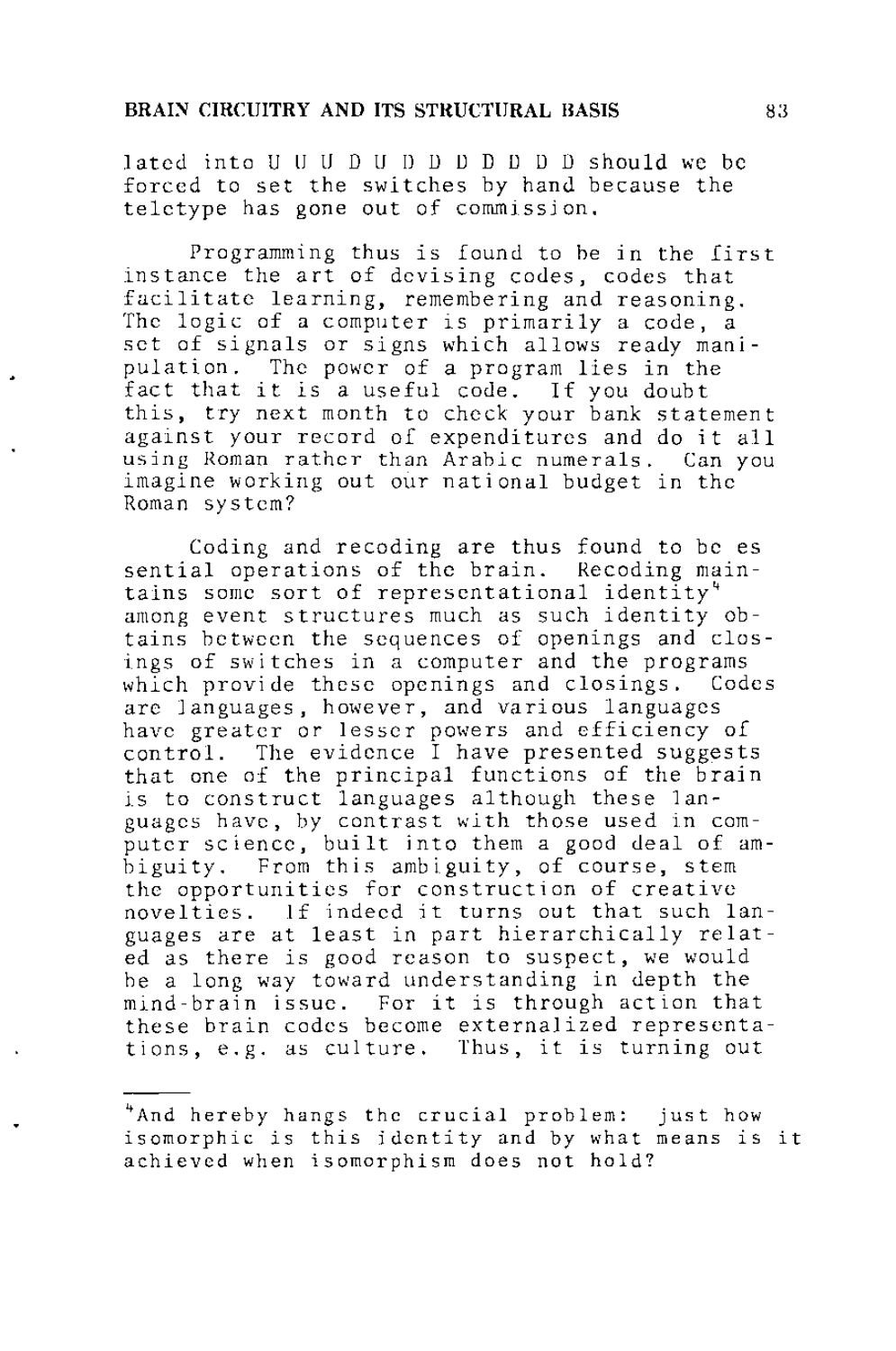$\frac{1}{4}$ ÷

to be our understanding of coding, the language of the brain, through which unity is affected in the nature of man.

## REFERENCES

- 1. Bagshaw, M. M. and Coppock, H. W., Galvanic skin response conditioning deficit in amygdalectomized monkeys, Exptl. Neurol., 20, 188-196, 1968.
- 2. Bagshaw, M. M. and Pribram, K. H., Cortical organization in gustation (macaca mulatta), J. Neurophysiol., 16, 499-508, 1953.
- 3. Blum, J. S., Chow, K. L. and Pribram, K. H., A behavioral analysis of the organization of the parieto-temporo-preoccipital cortex, J. Comp. Neurol., 93, 53-100, 1950.
- 4. Butter, C. M., The effect of discrimination training on patter equivalence in monkeys with inferotemporal and lateral striate lesions, Neuropsycho10gia, 6, 27-40, 1968.
- 5. Butter, C. M., MishKin, M. and Rosvold, H. E., Stimulus generalization in monkeys with inferotemporal and lateral occipital lesions, D. I. Mostofsky (ed.), Stimulus Generalization, Stanford, Stanford University Press, 119-133, 1965.
- 6. Chow, K. L., Effects of partial extirpations of the posterior association cortex on visually mediated behavior, Comp. Psychol. Monogr., 20, 187-217, 1951.
- 7. Dewson, J. H. III, Noble, K. W. and Pribram, K. H., Corticofugal influence at cochlear nucleus of the cat: some effects of ablation of insular-temporal cortex, Brain Research, 2, 151-159. 1966.
- 8. Dewson, J. H. III, Pribram, K. H. and Lynch, J., Effect of midtemporal lesions on auditory discriminations in monkeys. In preparation.
- 9. Eccles, J. C., The physiology of imagination, Scientific American, 199, 135-146, 1958.
- 10. Held, R., Experience and Capacity, D. P. Kimble (ed.) (Fourth Conference on Learning, Remembering and Forgetting. New York, The New York Academy of Sciences. In press.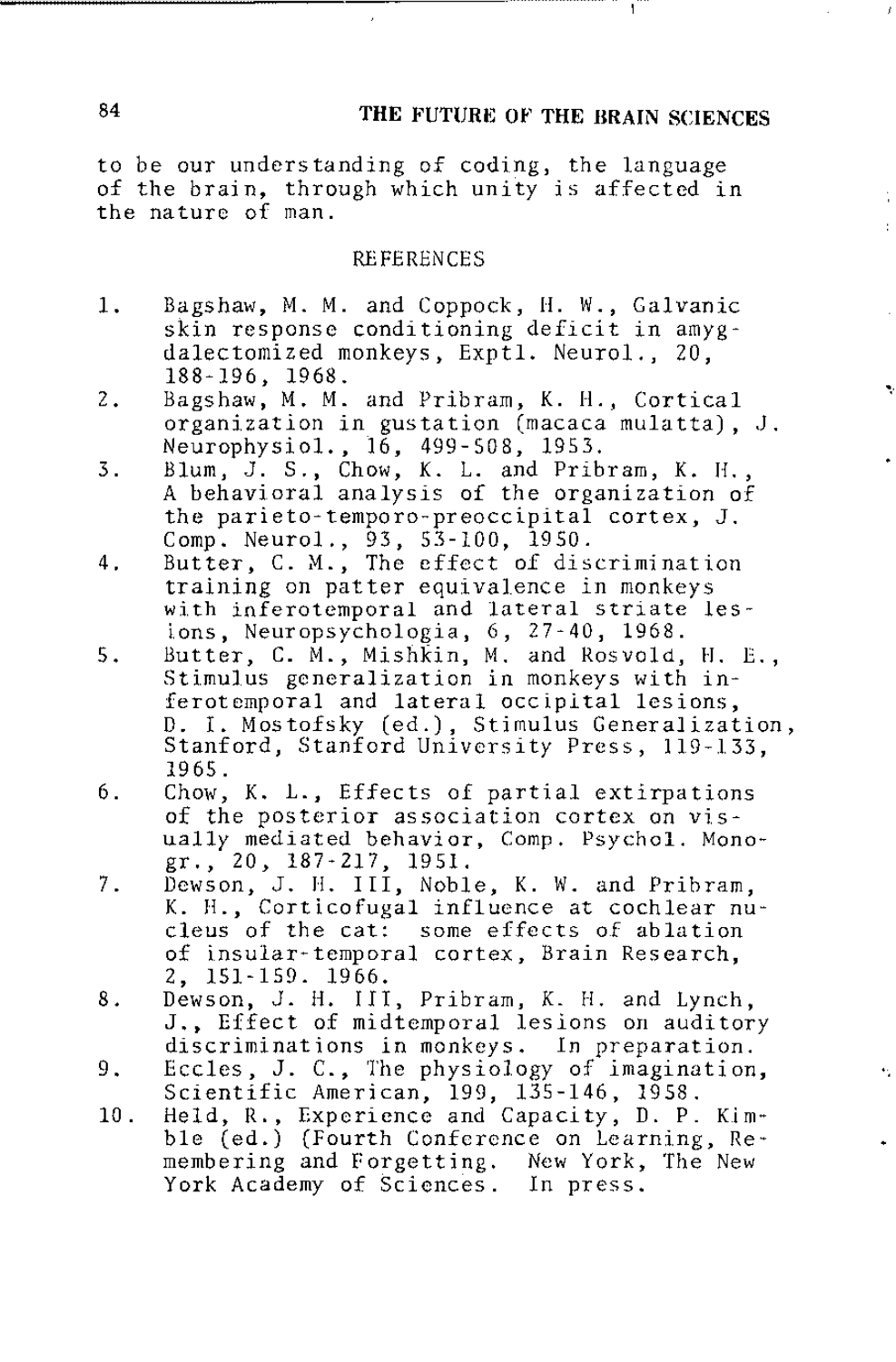- 11. Kimble, D.P. (ed.), The Organization of Recall (Second Conference on Learning, Remembering and Forgetting). New York, The New York Academy of Sciences, 1967.
- 12. Kohler, I., The Foundation and Transformation of the Perceptual World, New York, International Universities Press, Inc., 1964.
- 13. Kraft, M.S., Obrist, W.D. and Pribram, K.H., The effect of irritative lesions of the striate cortex on learning of visual discriminations in monkeys, J.Comp. Physiol. Psychol., 53, 17-22, 1960.
- 14. Lashley, K.S., The problem of cerebral organization in vision, Biological Symposia, Vol. VII, Visual Mechanisms, Lancaster, Jacques Cattell Press, 301-322, 1942.
- 15. Lashley, K.S., Chow, K.L. and Semmes, J., An examination of the electrical field theory of cerebral integration, Psych. Rev., 58, 123- 136, 1961.
- 16. McGaugh, J., The Anatomy of Memory, D.P. Kimble (ed.), First Conference on Learning, Remembering and Forgetting). Palo Alto, Science and Behavior Books, 1965.
- 17. Neisser, U., Cognitive Psychology, New York, Appleton-Century-Crofts, 1967.
- 18. Norton, T., Frommer, G. and Galambos, R., Effects of partial lesions of optic tract on visual discriminations in cats, Fed. Proc., 2168-1966.
- 19. Pribram, H. and Barry, J., Further behavioral analysis of the parieto-temporo-preoccipital cortex, J. Neurophysiol., 19, 99-106. 1956.
- 20. Pribram. K.H., Toward a science of neuropsychology: method and data. Current Trends in Psychology and the Behavioral Sciences, R.A. Patton (ed.), Pittsburgh, University of Pittsburgh Press, 115-142, 1954.
- 21. Pribram, K.H., The intrinsic systems of the forebrain, Handbook of Physiology, Neurophysiology, Vol. II, J. Field and H.W. Magoun (eds.), Washington, American Physiological Society, 1323-1344, 1960.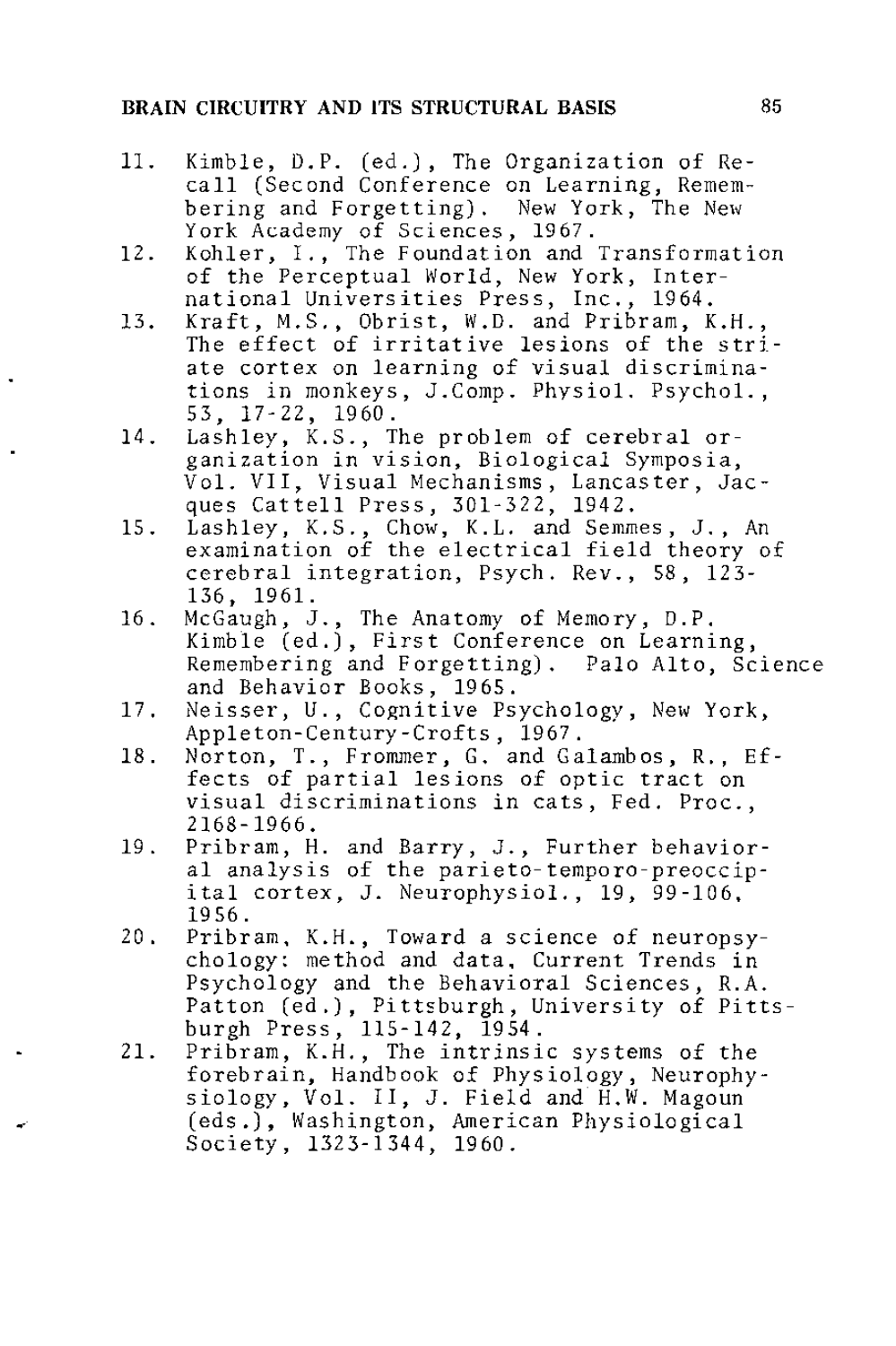.'

- 22. Pribram, K.H., Regional physiology of the central nervous system (the search for the engram-decade of decision), Progress in Neurology and Psychiatry (E.A. Spiegel, ed.),  $N.Y.$ , Grune & Stratton, 45-57, 1961.
- 23. Pribram, K.H., Memory and the organization of attention, Brain Function, Vol. IV, D.B. Lindsley and A.A. Lumsdaine (eds.), Berkeley and Los Angeles, University of California Press, 79-122, 1967.
- 24. Pribram, K.H. and Bagshaw, M.H., Further analysis of the temporal lobe syndrome utilizing fronto-temporal ablations, J. Comp. Neur., 99, 347-375, 1953.
- 25. Pribram, K.H., Blehert, S. Reitz and Spinelli, D.N., The effects on visual discrimination of crosshatching and undercutting the inferotemporal cortex of monkeys, J. Comp. Physiol. Psychol., 62, 358-364, 1966.
- 26. Pribram, K.H., Spinelli, D.N. and Kamback, M.C., Electrocortical correlates of stimulus response and reinforcement, Science, 157, 94- 96, 1967.
- 27. Rodieck, R.W., Quantitative analysis of cat retinal ganglion cell response to visual stimuli, Vision Research, 5, 583-601, 1965.
- 28. Sperry, R.W., Miner, N. and Meyers, R.E., Visual pattern perception following subpial slicing and tantalum wire implantations in the visual cortex, J. Comp. Physiol. Psychol., 48, SO-58, 1955.
- 29. Spinelli, D.N., Pribram, K.H. and Weingarten, M., Centrifugal optic nerve responses evoked by auditory and somatic stimulation, Exptl. Neurol., 12, 303-319, 1965.
- 30. Spinelli, D.N. and Weingarten, M., Afferent and efferent activity in single units of the cat's optic nerve, Exptl. Neurol., 3, 347- 361, 1966.
- 31. Weingarten, M. and Spinelli, D.N., Changes in retinal perceptive field organization with the presentation of auditory and somatic stimulation, Exptl. Neurol., IS, 363-376, 1966.
- 32. Weiskrantz, L. and Mishkin, M., Effect of temporal and frontal cortical lesions on auditory dis cri